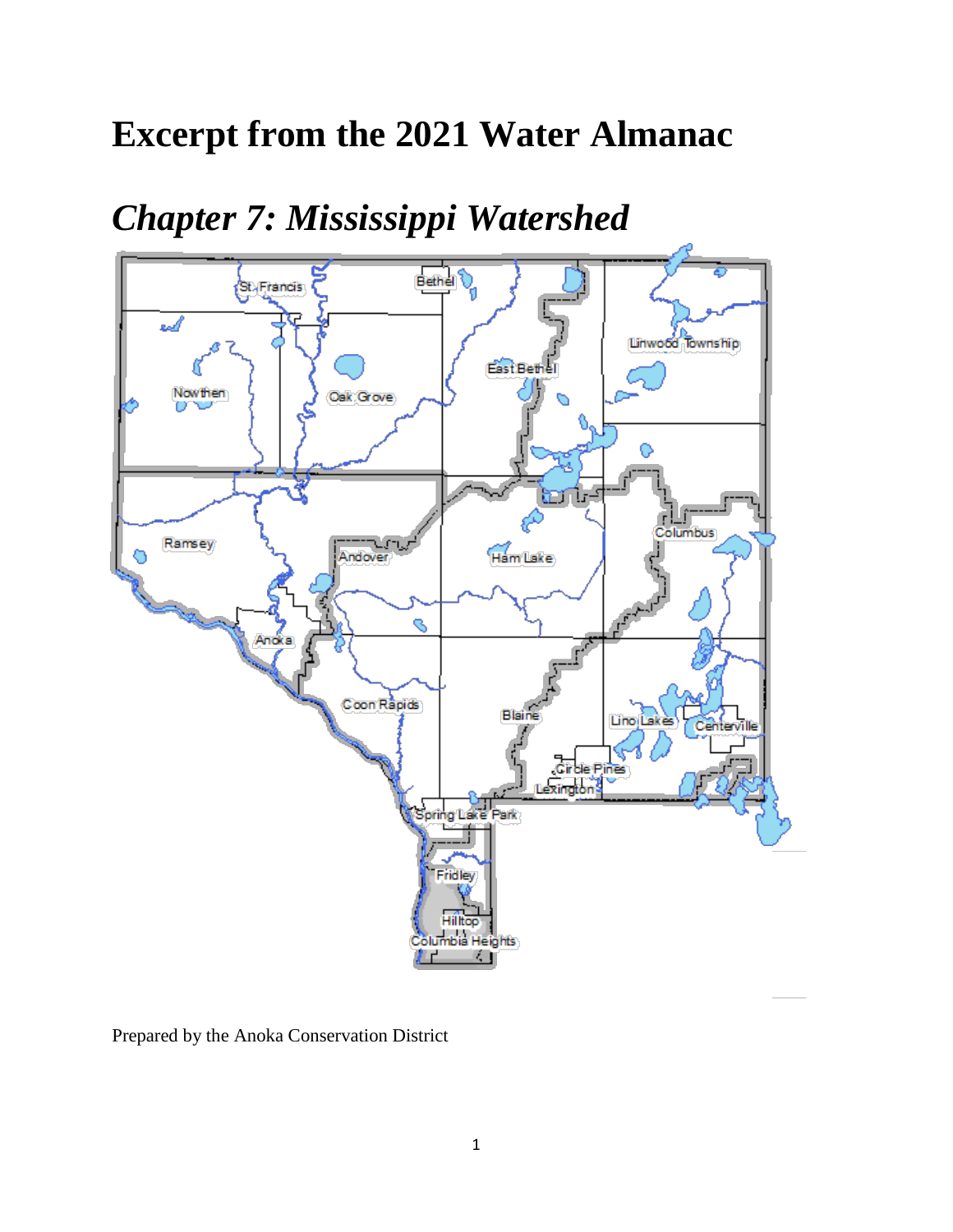### Table of Contents

| Map: 2021 Water Monitoring Sites - Mississippi Watershed Management Organization  4 |  |
|-------------------------------------------------------------------------------------|--|
|                                                                                     |  |
|                                                                                     |  |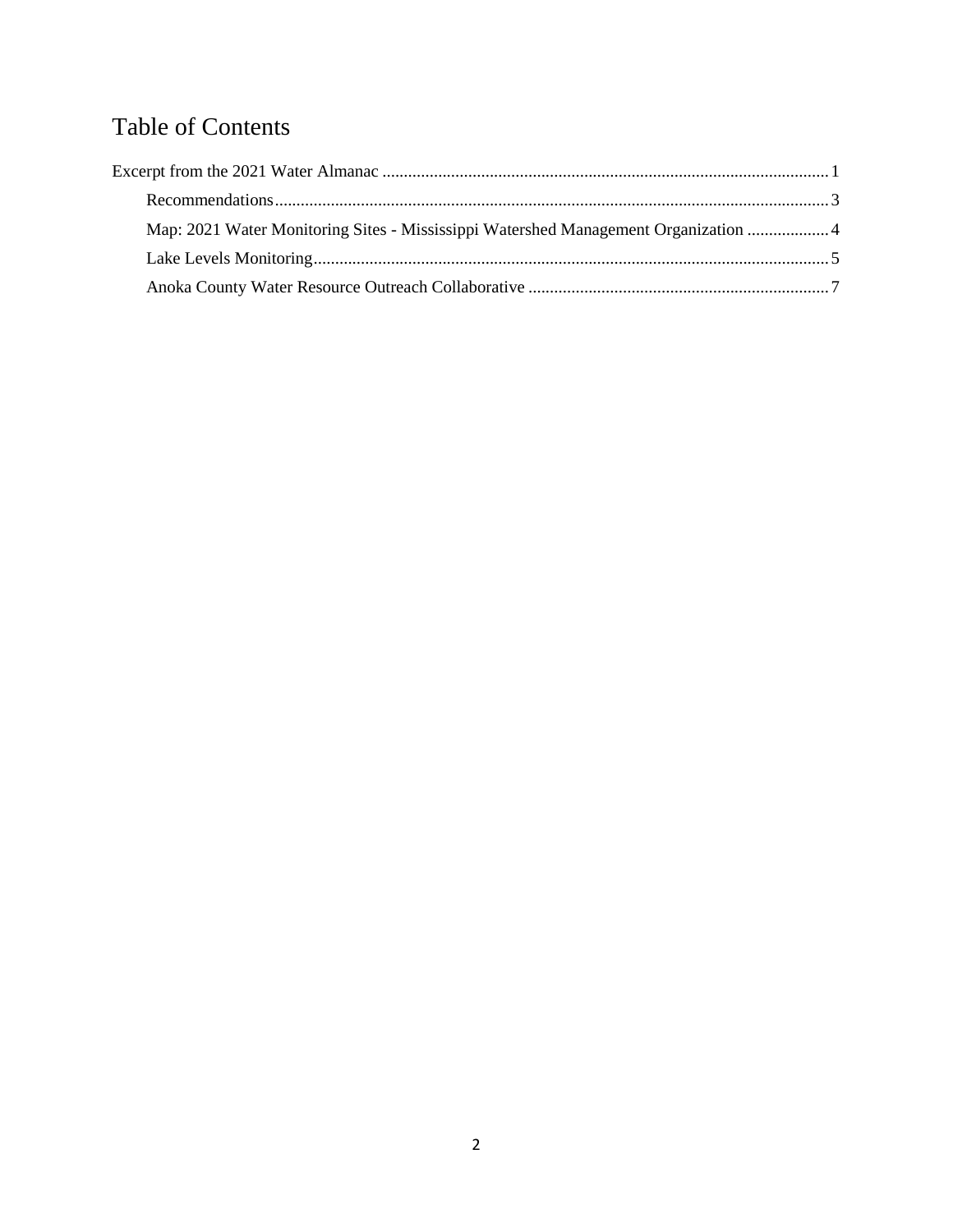#### <span id="page-2-0"></span>**Recommendations**

- > Continue to monitor water levels on Highland and Sullivan Lakes.
- Implement practices identified in the Highland and Sullivan SRA report to benefit the water quality of these two lakes. Both lakes have very poor water quality, are impaired for nutrients and recreation, and both have popular parks adjacent to them that many visitors and occupants of the area frequent. These lakes could provide an even larger benefit to the community with improved water quality.
- Continue to monitor water quality on Highland and Sullivan Lakes on a rotational basis.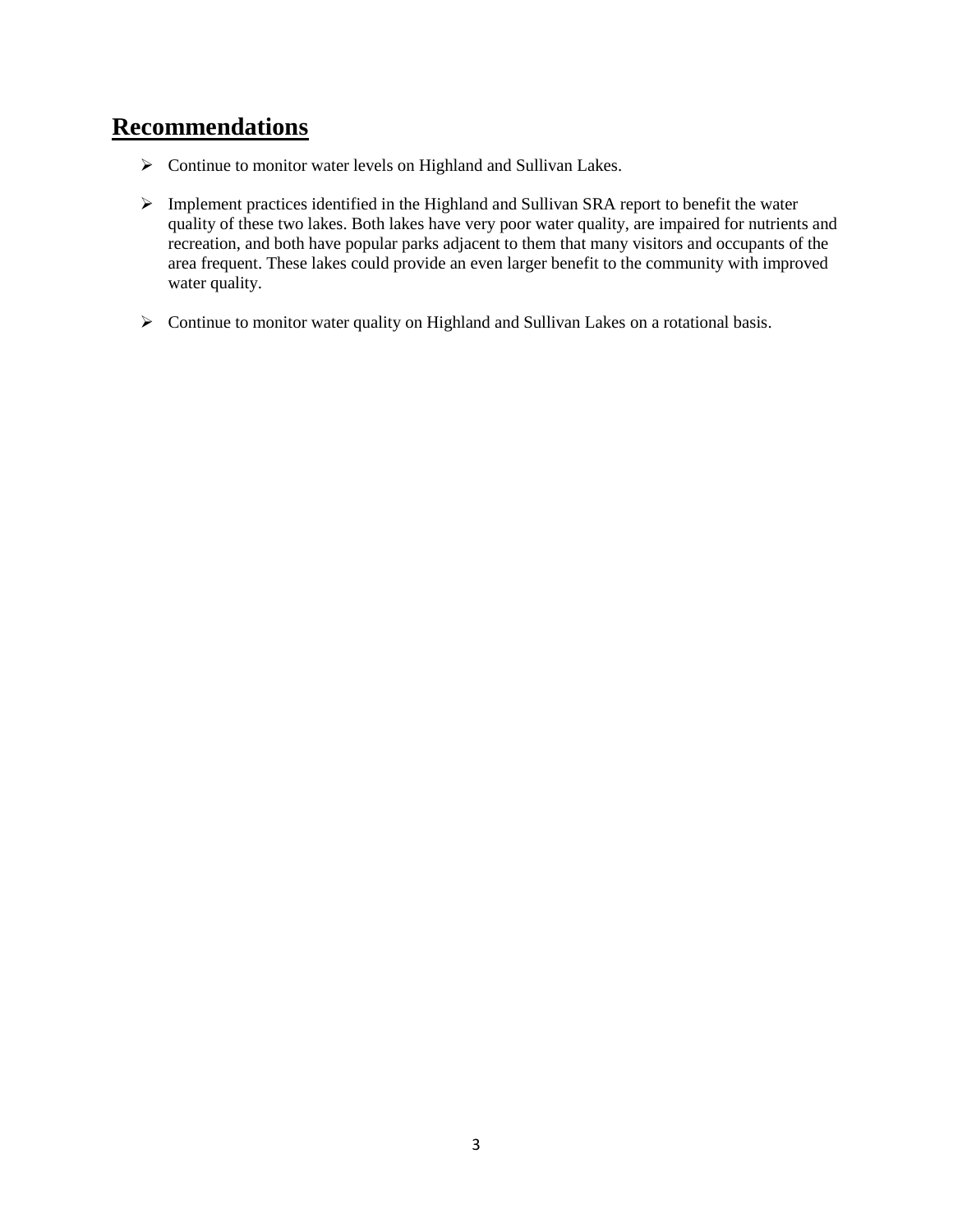### <span id="page-3-0"></span>**Map: 2021 Water Monitoring Sites - Mississippi Watershed Management Organization**

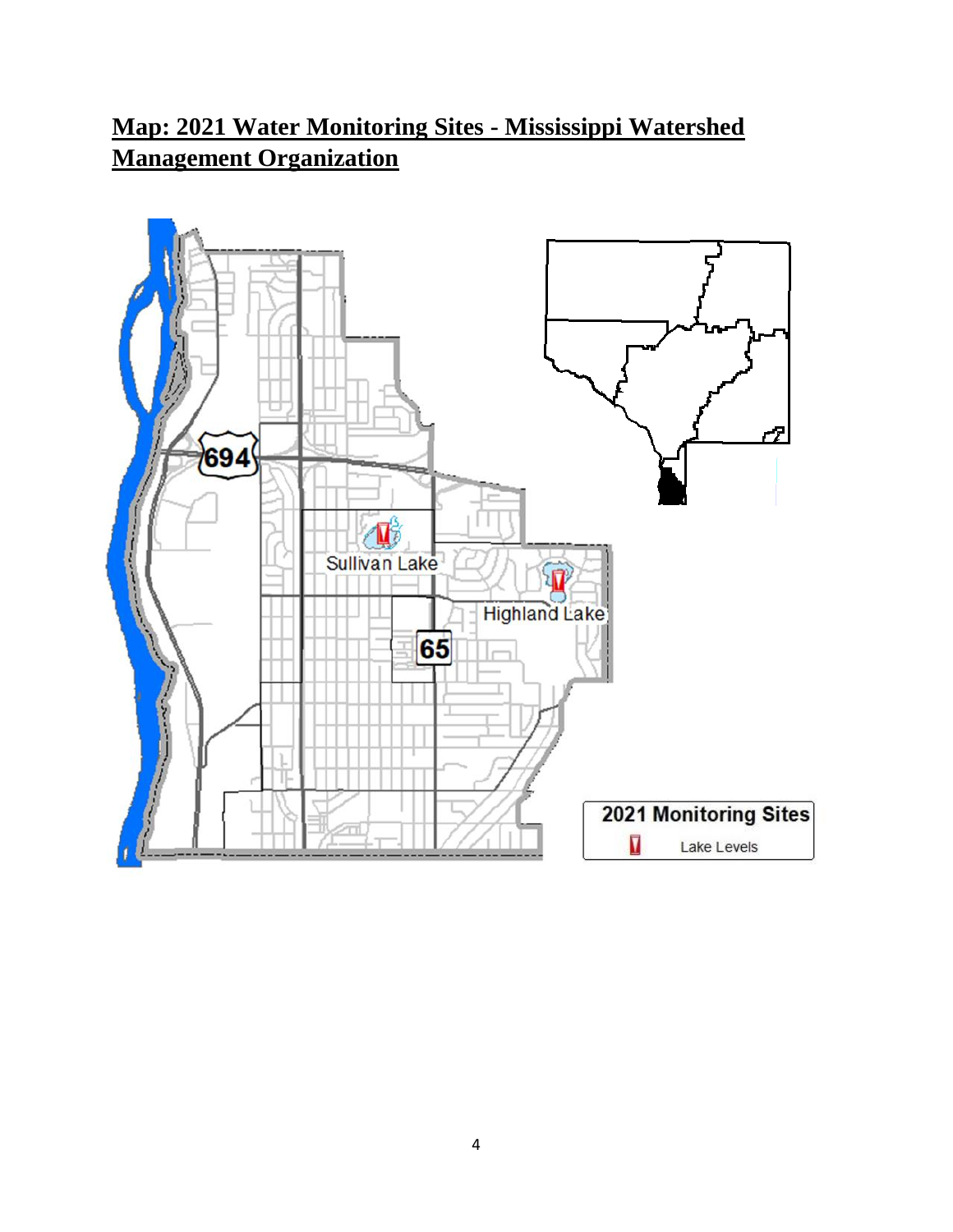## <span id="page-4-0"></span>**Lake Levels Monitoring**

| <b>Partners:</b>    | MWMO, ACD, MN DNR, City of Columbia Heights, Volunteers                                                                                                                                                                                                                                                                                                                                                                                                                                                                                                                                                                                                                                                                                                                                                                                                        |  |  |  |
|---------------------|----------------------------------------------------------------------------------------------------------------------------------------------------------------------------------------------------------------------------------------------------------------------------------------------------------------------------------------------------------------------------------------------------------------------------------------------------------------------------------------------------------------------------------------------------------------------------------------------------------------------------------------------------------------------------------------------------------------------------------------------------------------------------------------------------------------------------------------------------------------|--|--|--|
| <b>Description:</b> | Weekly water level monitoring in lakes. The past five and twenty-five years of data<br>for each lake are illustrated below, and all historical data are available on the<br>Minnesota DNR website using the "LakeFinder" feature<br>(www.dnr.mn.us.state\lakefind\index.html).                                                                                                                                                                                                                                                                                                                                                                                                                                                                                                                                                                                 |  |  |  |
| <b>Purpose:</b>     | To understand lake hydrology, including the impact of climate or other water budget<br>changes. These data are useful for regulatory, building/development, and lake<br>management decisions.                                                                                                                                                                                                                                                                                                                                                                                                                                                                                                                                                                                                                                                                  |  |  |  |
| <b>Locations:</b>   | Sullivan (Sandy) Lake, Highland Lake                                                                                                                                                                                                                                                                                                                                                                                                                                                                                                                                                                                                                                                                                                                                                                                                                           |  |  |  |
| <b>Results:</b>     | Lake Levels were measured 41 times at Highland lake between April and November<br>2021. Sullivan (Sandy) was measured 42 times over the same period. Sullivan Lake<br>water levels typically fluctuate rapidly, routinely bouncing by half a foot in response<br>to single rainfall events. This is due to the volume of stormwater directed to the lake<br>and its small basin size. In 2021, Sullivan levels fluctuated 1.97 feet, a slightly higher<br>amount than the average 1.68 feet seen in the last decade. The Sullivan volunteer also<br>recorded the lowest reading since 2013 (879.57 feet) in 2021.                                                                                                                                                                                                                                              |  |  |  |
|                     | 2021 water levels on Highland Lake were lower than previous years on average,<br>spending almost all year below the Ordinary High Water Level. The second lowest<br>reading on record (995.76 ft.) was recorded in 2021 at Highland Lake, behind a<br>reading in 2012 (995.59). Both of these lakes have controlled outlet structures, which<br>help prevent flooding in high water years. The structures also keep these lakes much<br>closer to their average levels in extremely dry years, compared to other lakes across<br>the county, which were lower by several feet in some cases throughout 2021.<br>All lake level data can be downloaded from the MN DNR website's LakeFinder<br>feature (https://www.dnr.state.mn.us/lakefind/index.html). Ordinary High Water<br>Level (OHW), the elevation below which a DNR permit is needed to perform work, |  |  |  |
|                     | is listed for each lake on the corresponding graphs below.                                                                                                                                                                                                                                                                                                                                                                                                                                                                                                                                                                                                                                                                                                                                                                                                     |  |  |  |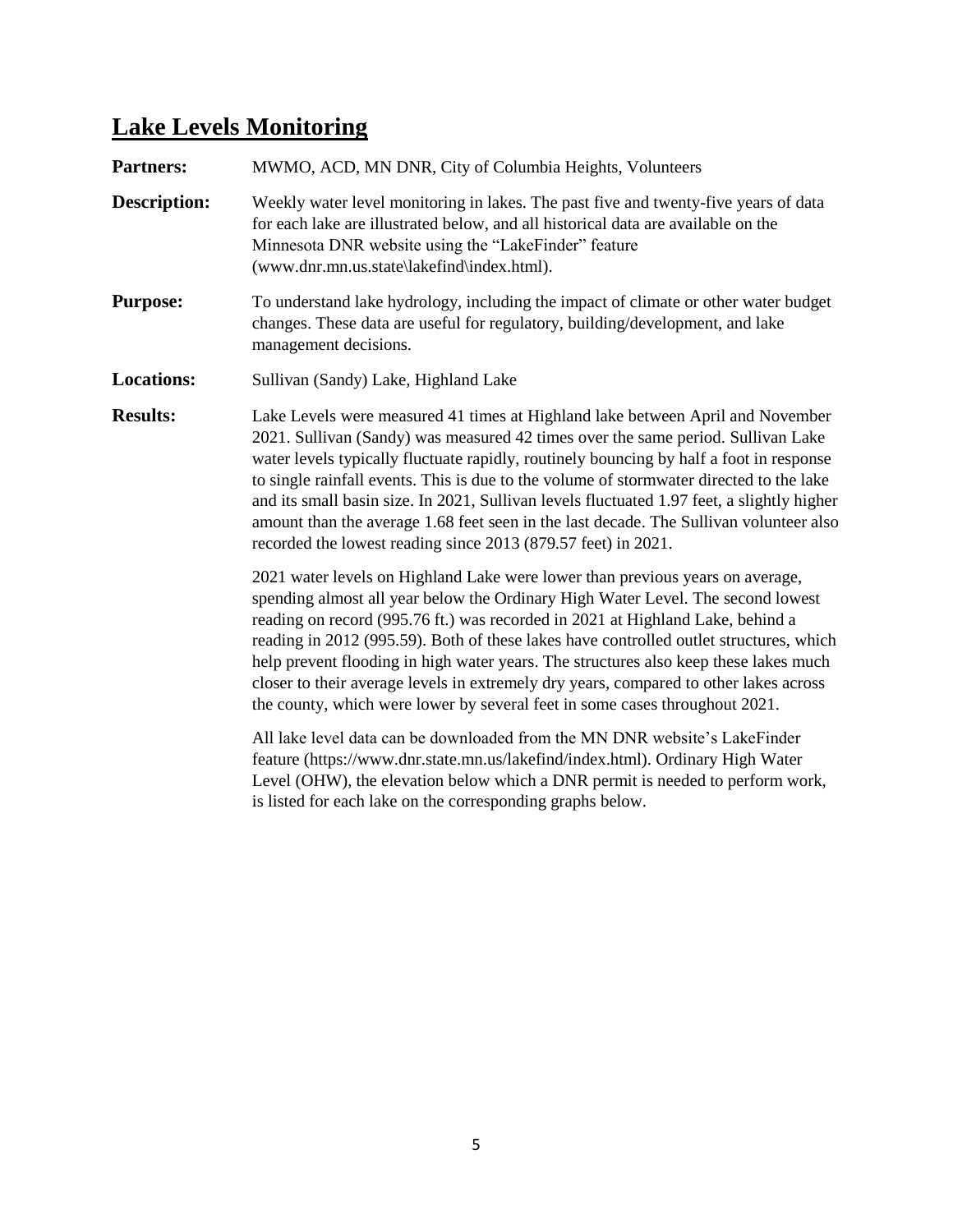

882.0

881.0

880.0

879.0

878.0

 $Jan-99 -$ 

 $Jan-97$ 

 $Jan-01$  $Jan-03$ 

Elevation (ft)

**Sullivan Lake** 

OHW=880.60

 $Jan-19$ 

 $Jan-21$ 

 $Jan-13$ 

 $Jan-11$ 

 $Jan-15$ 

 $Jan-17$ 



| Lake     | Year | Average | Min    | <b>Max</b> |
|----------|------|---------|--------|------------|
| Sullivan | 2017 | 880.13  | 879.60 | 881.56     |
|          | 2018 | 880.33  | 879.64 | 881.57     |
|          | 2019 | 880.77  | 880.06 | 881.30     |
|          | 2020 | 880.38  | 879.64 | 881.74     |
|          | 2021 | 880.30  | 879.57 | 881.54     |

**Highland Lake Levels – last 5 years Highland Lake Levels – last 25 years**

 $Jan-05$ 

 $Jan-07$ 

 $Jan-09$ 





| Lake     | Year | Average | Min    | Max    |
|----------|------|---------|--------|--------|
| Highland | 2017 | 996.27  | 996.01 | 996.58 |
|          | 2018 | 996.30  | 996.13 | 996.63 |
|          | 2019 | 996.32  | 996.16 | 996.48 |
|          | 2020 | 996.28  | 996.15 | 996.49 |
|          | 2021 | 996.07  | 995.76 | 996.45 |